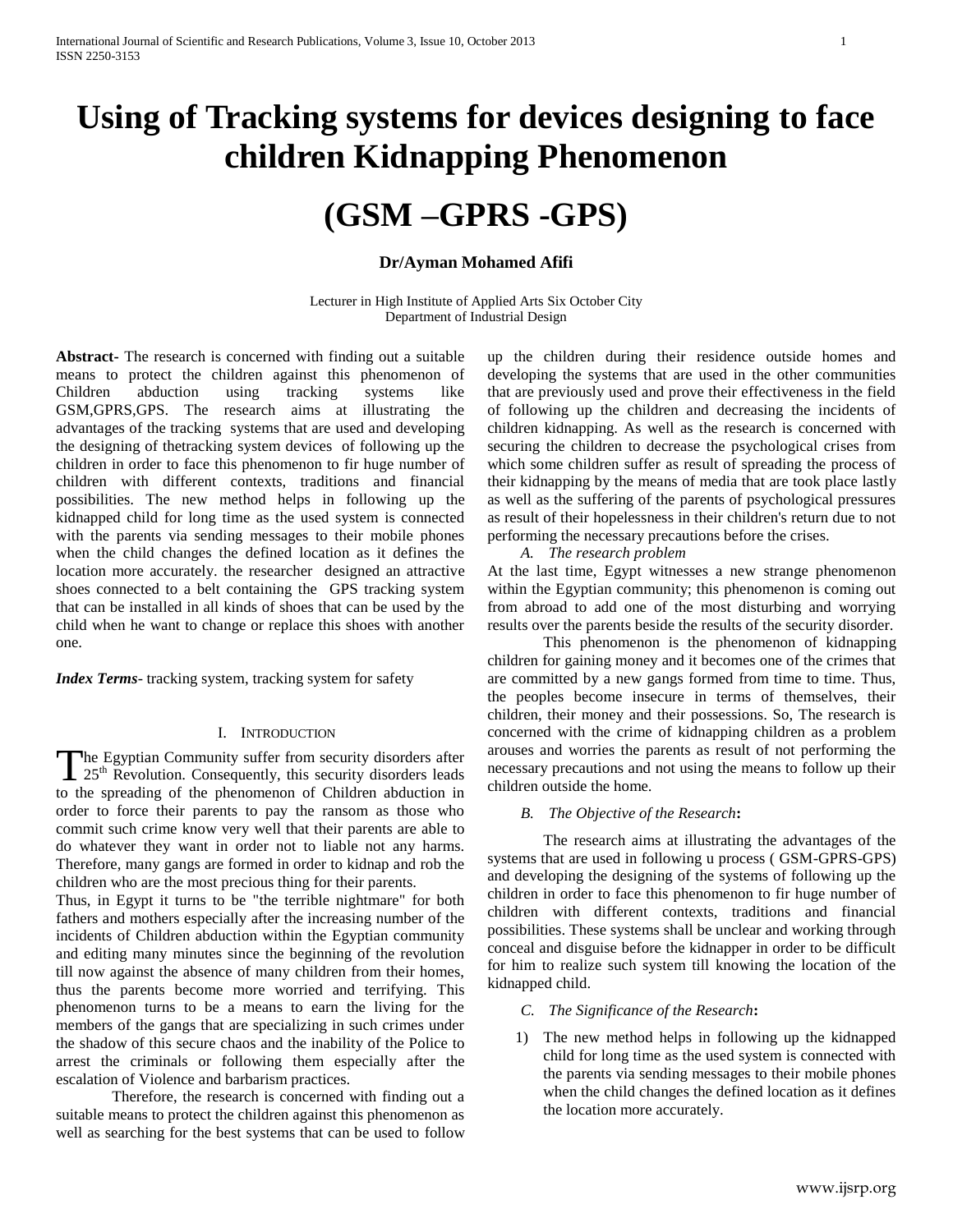- 2) The new method renders the families feel comfort and hope to find out their children.
- 3) The following-up systems helps in following up the kidnappers and easing the process of arresting them.

## II. PREVIOUSSTUDIESOFTRACKING DEVICES

*A. GSM System :*

GSM (Global System for Mobile Communications, originally Groupe Special Mobile), is a standard set developed by the [European Telecommunications Standards Institute](http://en.wikipedia.org/wiki/European_Telecommunications_Standards_Institute) (ETSI) to describe protocols for second generation [\(2G\)](http://en.wikipedia.org/wiki/2G) digital [cellular](http://en.wikipedia.org/wiki/Cellular_network)  [networks](http://en.wikipedia.org/wiki/Cellular_network) used b[y mobile phones.](http://en.wikipedia.org/wiki/Mobile_phone).

The GSM standard was developed as a replacement for first generation [\(1G\)](http://en.wikipedia.org/wiki/1G) analog cellular networks, and originally described a digital, circuit-switched network optimized for [full](http://en.wikipedia.org/wiki/Duplex_(telecommunications)#Full_duplex)  [duplex](http://en.wikipedia.org/wiki/Duplex_(telecommunications)#Full_duplex) voice [telephon.](http://en.wikipedia.org/wiki/Telephony) This was expanded over time to include data communications, first by circuit-switched transport, then [packet](http://en.wikipedia.org/wiki/Network_packet) data transport via [GPRS](http://en.wikipedia.org/wiki/GPRS) (General Packet Radio Services) an[d EDGE](http://en.wikipedia.org/wiki/EDGE) (Enhanced Data rates for GSM Evolution or EGPRS).Further improvements were made when the [3GPP](http://en.wikipedia.org/wiki/3GPP) developed third generation [\(3G\)](http://en.wikipedia.org/wiki/3G) [UMTS](http://en.wikipedia.org/wiki/UMTS) standards followed by fourth generation [\(4G\)](http://en.wikipedia.org/wiki/4G) [LTE Advanced](http://en.wikipedia.org/wiki/LTE_Advanced) standards.

#### *B.GPRS System*

General packet radio service (GPRS) is a [packet orientedmobile](http://en.wikipedia.org/wiki/Packet_oriented)  data service on the [2G](http://en.wikipedia.org/wiki/2G) and [3Gcellular communication](http://en.wikipedia.org/wiki/3G) system's [global system for mobile communications](http://en.wikipedia.org/wiki/Global_System_for_Mobile_Communications) (GSM). GPRS was originally standardized by [European Telecommunications](http://en.wikipedia.org/wiki/European_Telecommunications_Standards_Institute)  [Standards Institute](http://en.wikipedia.org/wiki/European_Telecommunications_Standards_Institute) (ETSI) in response to the earlier [CDPD](http://en.wikipedia.org/wiki/CDPD) and [i](http://en.wikipedia.org/wiki/I-mode)[mode](http://en.wikipedia.org/wiki/I-mode) packet-switched cellular technologies. It is now maintained by the [3rd Generation Partnership Project](http://en.wikipedia.org/wiki/3rd_Generation_Partnership_Project) (3GPP). GPRS usage is typically charged based on volume of data transferred, contrasting with [circuit switched](http://en.wikipedia.org/wiki/Circuit_switching) data, which is usually billed per minute of connection time. Usage above the bundle cap is either charged per megabyte or disallowed.GPRS is a [best-effort](http://en.wikipedia.org/wiki/Best-effort) service, implying variable [throughput](http://en.wikipedia.org/wiki/Throughput) and [latency](http://en.wikipedia.org/wiki/Latency_(engineering)) that depend on the number of other users sharing the service concurrently, as opposed to [circuit switching,](http://en.wikipedia.org/wiki/Circuit_switching) where a certai[n quality of service](http://en.wikipedia.org/wiki/Quality_of_service) (QoS) is guaranteed during the connection. In 2G systems, GPRS provides data rates of 56–114 kbit/second. [2G](http://en.wikipedia.org/wiki/2G) cellular technology combined with GPRS is sometimes described as [2.5G,](http://en.wikipedia.org/wiki/2.5G) that is, a technology between the second [\(2G\)](http://en.wikipedia.org/wiki/2G) and third [\(3G\)](http://en.wikipedia.org/wiki/3G) generations of mobile telephon. It provides moderate-speed data transfer, by using unused [time division multiple access](http://en.wikipedia.org/wiki/Time_division_multiple_access) (TDMA) channels in, for example, the GSM system. GPRS is integrated into GSM Release 97 and newer releases.

#### *C.GPS System :*

The Global Positioning System (GPS) is a space-based [satellite](http://en.wikipedia.org/wiki/Satellite_navigation)  [navigation](http://en.wikipedia.org/wiki/Satellite_navigation) system that provides location and time information in all weather conditions, anywhere on or near the Earth where there is an unobstructed line of sight to four or more GPS satellites. The system provides critical capabilities to military, civil and commercial users around the world. It is maintained by the United States government and is freely accessible to anyone

**.**The use of GPS system was started by the US Defense Department to keep track of their soldiers but later on this device was available for commercial use in the world. This device was greatly used by the transportation and logistics companies who used this technology to track the real and exact position of their vehicle, ships and cargoes. Today the GPS tracking system is used for tracking individuals to know their position or to help them in case of any emergency. GPS equipped individual can seek quick and immediate help whenever required by just pressing alarm button. Besides these the GPS tracking device can easily perform the following tasks:

- 1). Easily locate a missing child
- 2) Track the real and exact position of the child
- 3) Validate and confirm the child's position
- 4) Allows parents to keep track 24/7 on their children

#### *D.GPS Specifications and Working of Tracking Systems*

GPS tracking device for children is based on Global Positioning System technology that functions with the help of satellite systems deployed on the orbits of the earth. Continuous signals are sent by the satellites that are received by the receptor on the earth. Thus, current position of any object or individual can be traced by determining the latitude and longitude. If the GPS device is aware of its position it can help user to determine distances and direction of other locations.

#### *E.GPS Child Locator – Latest Gift of Technology*

GPS tracking device for children is an extremely versatile device that has the potential to keep the parents informed about their child where about. This GPS child locator is time and again incorporated with latest technology to make it more and more advanced for the better performances and uses. It is all due to the effort of latest technology that the device has get key ring sized that can be instantly and inexpensively used to keep tabs on kids anytime and anywhere. GPS child locator system has a transmitter that can be attached to wrist or kid's schoolbag or to cell phone or computer. The transmitter with the help of existing GPS network calculates its position and then transmits to the cell phone or computer. The individual's position is usually given as a map coordinate and if the person is using any smart

phone or a computer then the location is presented in a real time on a high resolution map, just like Google maps. GPS tracking device for children has come as a boon for parents who are extremely concern and stressed about their children when they are outside their protection. With GPS child tracker around parents can have 24/7 track on their kids thereby assuring them complete safety and protection.

#### *E.GPS tracking achild's shoes*

Equipping shoes with GPS tracking devices is one way to help parents put their minds at ease. parents' is losing their children, whether in a busy mall or through abduction. Many look for ways to ensure they can find their children if they get separated. Some other parents want a way to know when their teens arrive safely at their destinations and to ensure that they stay where they say they are going. Smart GPS shoes, which have built-in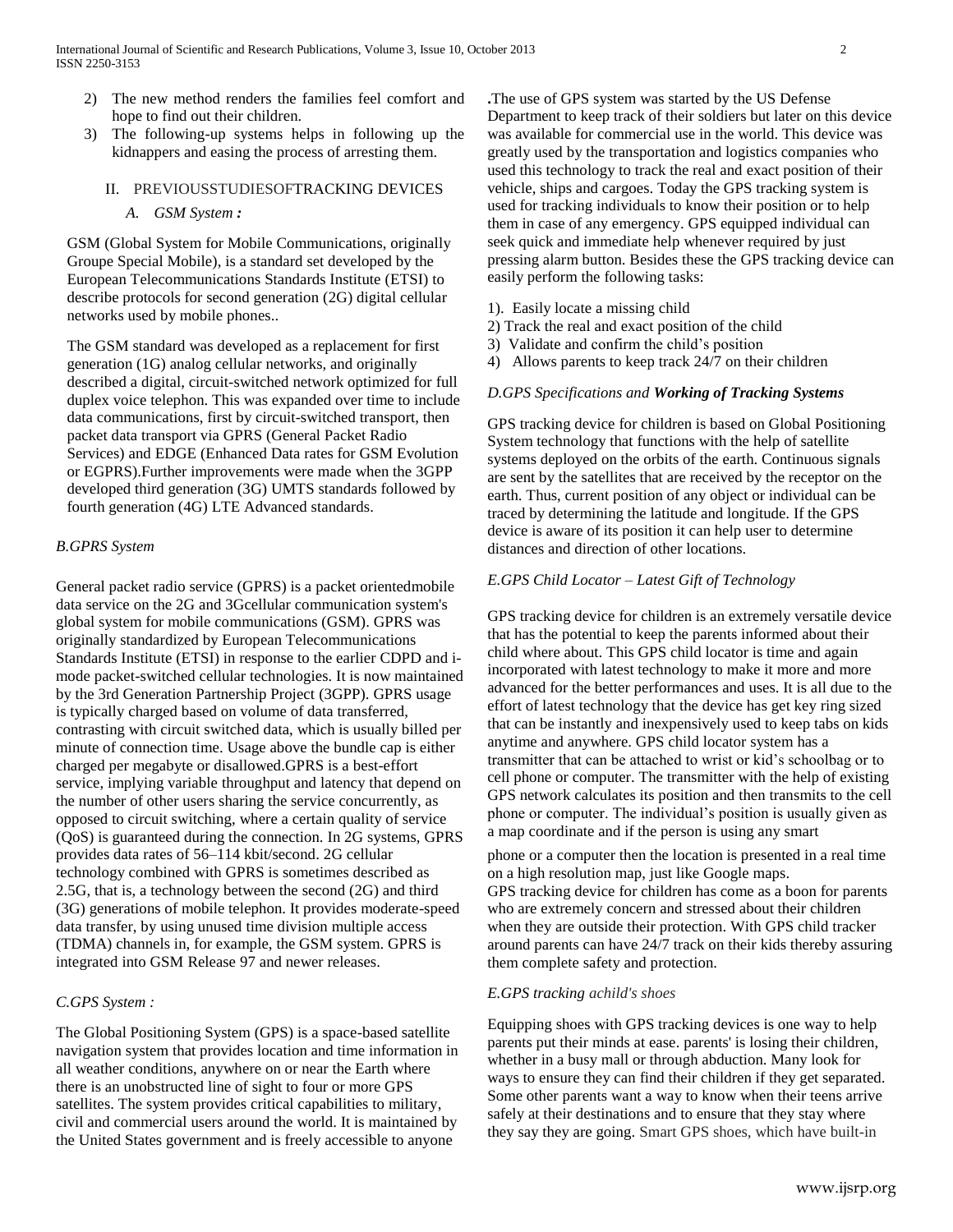GPS devices with cellphone and motion-detector capabilities as showing figure No 1. Parents can program the shoe devices to text them if their child travels more than a specified distance from a central location. The devices transmit their locations in real time, so parents can log on to the tracking site from anywhere and use Google Maps to see where the device is. These devices are designed to be tracked nearly anywhere in the world.



Figure No1 *.showing Some GPS tracking devices are small enough to fit in child's shoes*

## *F.shoes offer advanced personal location services*

*.*

incorporate a [small and robust GPS tracking device](http://www.gtxcorp.com/gallery/technical-specs.htm) which hooks up with GTXC's internet user portal to offer a very compelling array of personal location services. The portal enables caretakers [to easily define safe zones or un-safe zones](http://www.gtxcorp.com/flash/animation.htm) or geographical [boundaries on a Google Earth map](http://www.gtxcorp.com/flash/animation.htm) and to set up cell phone alerts if a perimeter is breached by the wearer. This should significantly benefit caretakers of children and the elderly, asthey can easily customize their monitoring and text location alerting through a simple "set it and forget it"system. The shoes also employ assisted GPS for enhanced indoor location accuracy, and will transmit for days before a recharge is needed. The intelligent power source enables a guardian to track the whereabouts of a loved one and the performance and status of the device itself from any handheld as shown in figure No 2



*.*Figure No2 *.showing the tracking shoe*

The device contains a GPS receiver, cellular phone, motion detector, battery charger, weighs in at just over an ounce and is slightly larger than a match box as well as being waterproof, shockproof and interchangeable as is the external, rechargeable battery.It uses the Global Positioning System (GPS) location reporting platform to determine its location, then it forwards that information with a time stamp over the GSM cellular system to a central data receiving location. The information is processed and made available over the internet. It can be accessed with any internet connected PC, laptop or PDA and location information is displayed as a location on a Google map. *G.The Toddler Tag Child*

It is a great Locator for child in a crowd. This unobtrusive device attaches easily to a child's shoe, clothing or book bag with its built-in clip or included Velcro strap. The parent transmitter doubles as a keychain, so it's easy to carry anywhere as shown in figure No 3.The moment of child wanders 30 feet away from transmitter, parents'll receive an instant alert which will make it easier for parents to find her. Additionally, they can push the button on their transmitter to sound a loud alarm on their child's receiver unit .as shown in figure No3



Figure No3 *.showing the toddler tag*

To use the Toddler Tag Child Locator,we must follow the instructions below:

1) Simply attach the Toddler Tag Child Locator receiver to your child's shoe, bag, or belt.

2) Attach the wireless transmitter to your key ring or simply place it in your pocket.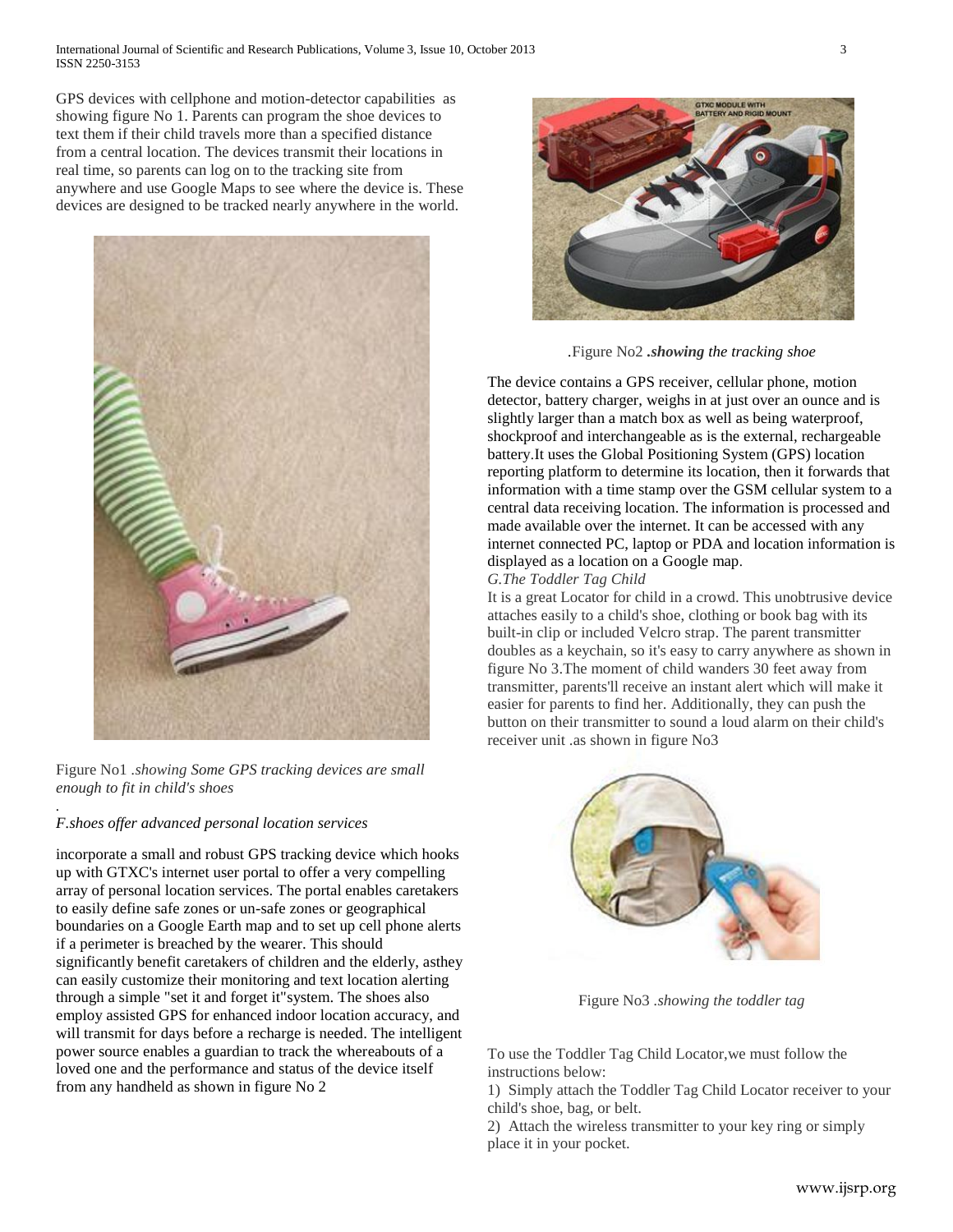3) Switch on the receiver.

4) You will see a red light illuminate on the device.

5) At this point, the transmitter and receiver establish their own unique radio frequency connection.

6) Push the button on your wireless transmitter once to activate the receiver.

7) You will hear a few faint beeps to indicate that the unit is armed and ready for use

## III. METHODOLOGY

#### *A. Trackingdevices design for kids(The proposed design):*

As result of the previous studies about the systems that are working by GPS tracking system, the researcher finds that a new forms can be added in the design of those systems to fit the children in terms of the behavior and wishes as well as to fit the behavior of the kidnapper and his wish to steal the child's possession. Upon this, the researcher is able to design an attractive shoes connected to a belt containing the GPS tracking system that can be installed in all kinds of shoes that can be used by the child when he want to change or replace this shoes with another one as well as to decrease the layouts as well as it can be charged electrically away from the shoes and it can be maintained and its spare parts can be replaced.

The design is shown in figure no. (4 )



#### *Figure No 4. shows illustration of the proposed design*

After The illustration, the researcher used GPS tracking system provided with cell phone can send text message to the parents mobile if the device is out of range and they can, as it is shown in the figure No5 . hear their kids voice,





Figure No 5*. shows the tracking system with cell phone* 

The researche used this system and made the shoe prototype model and performed the design by the materials and the appropriate dimensions as well as the design is provided with the system in special belt, as it is shown in the figure. No( 6 ) and figure No7 shwing the system inside the belt.

After performing the design and his success in achieving the objective, the researcher decides to recommend to use this type of tracking shoe.



Figure No 6. *shows the prototype of the proposed designed shoe*